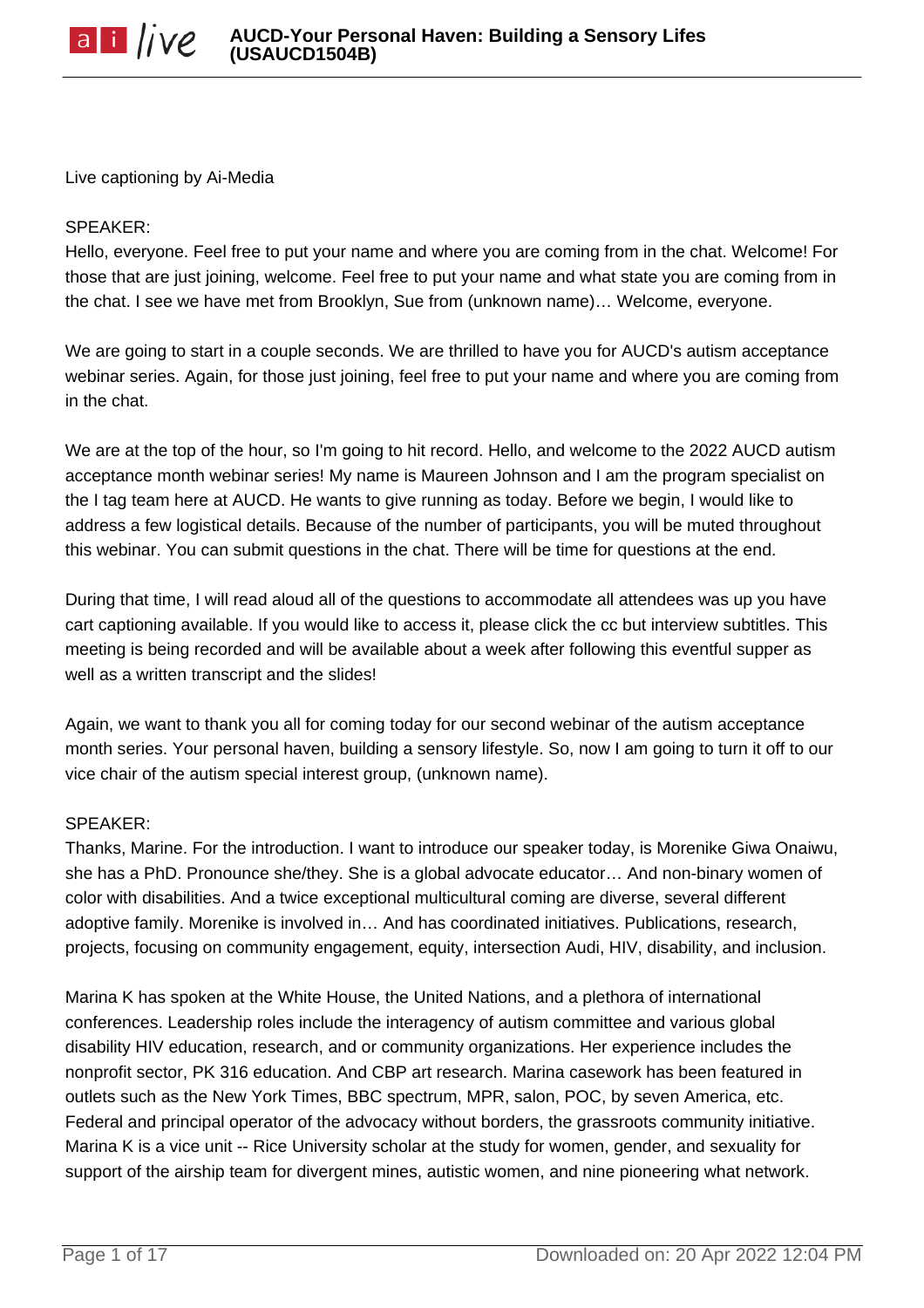Dev orchids, and other entities. An author, and coeditor of 'All the Weight of Our Dreams: On Living Racialized Autism.' From Dragon be press, 'Sincerely, Your Autistic Child: What Every Person on the Autism Spectrum Wishes Their Parents Knew'

Acceptance and identity for beacon press and 'Neurodiversity en Noir'. From Jessica Kingsley, publishing. Welcome, Marina K.

# MORENIKE GIWA ONAIWU:

Thank you so much, my friend. I appreciate you so much inviting here as well as her cochair, Angeline. Hello, everyone for supper if you celebrate Good Friday, happy Good Friday! Otherwise, have a fabulous Friday in general! Thank you for being here for this presentation.

That (unknown name) is presenting on behalf of autism acceptance month. I am going to share my screen. And… Just a moment. And I'm going to actually mute to Windows. For now, we will start with this one. And… Part of his presentations with slides, and the other portion our images. So, thank you everyone so much for being here. My name is Morenike Giwa Onaiwu. I'm going to be talking about building a sensory lifestyle for some this is something I think we can all gain information from. To be true to my own sensory needs today, I'm going to have my camera off. Just like and concentrate a little bit better.

I'm going to go on to the next slide. I want to give a quick disclaimer that, I am a former Len trainee, actually. So, I am a very proud of the Len program and I appreciate a lot of what you're all doing at AUCD. Outside of that, I do not have any formal AUCD affiliation here on my own behalf. And on behalf of the state. I do want to share with you all that, my presentation is primarily images. And this one, because of topic, is all images.

Almost all images, actually for subsequent should you have need for detailed descriptions, at the very end, I'm going to provide the operation for my part-time staff, they can send that out to you. As I do not have them all - we only have the auto generating one, which are not always too phenomenal. I also went to be talking about some things that potentially might be triggering to people when I am talking about sensory… Or discomforts one might have. So, I want to make you aware of that.

I start every presentation with what I start the five C's of excess ability. When we do them in person, prior to the pandemic, I would tell people where gender-neutral restrooms were. Our quiet roomful story sensory room. How to find it. And other logistic things.

It is different in the online world. So, a lot of these things still apply for stops but specifically, I want you to be comfortable for so that is why I have my camera off today for some sometimes, I can have my camera on and I can concentrate and some days I feel a little more loopy (Laughs). So, I want you all to be comfortable, as well as a if that means having a snack near you, or a pad to take notes, you know, please be sure that you are comfortable so that you can take in the material.

The next one is for connect. So, we are together today for approximately an hour. That is enough time for a newborn soul to be born and to learn how to walk. That is time for about 7000 people to say I do.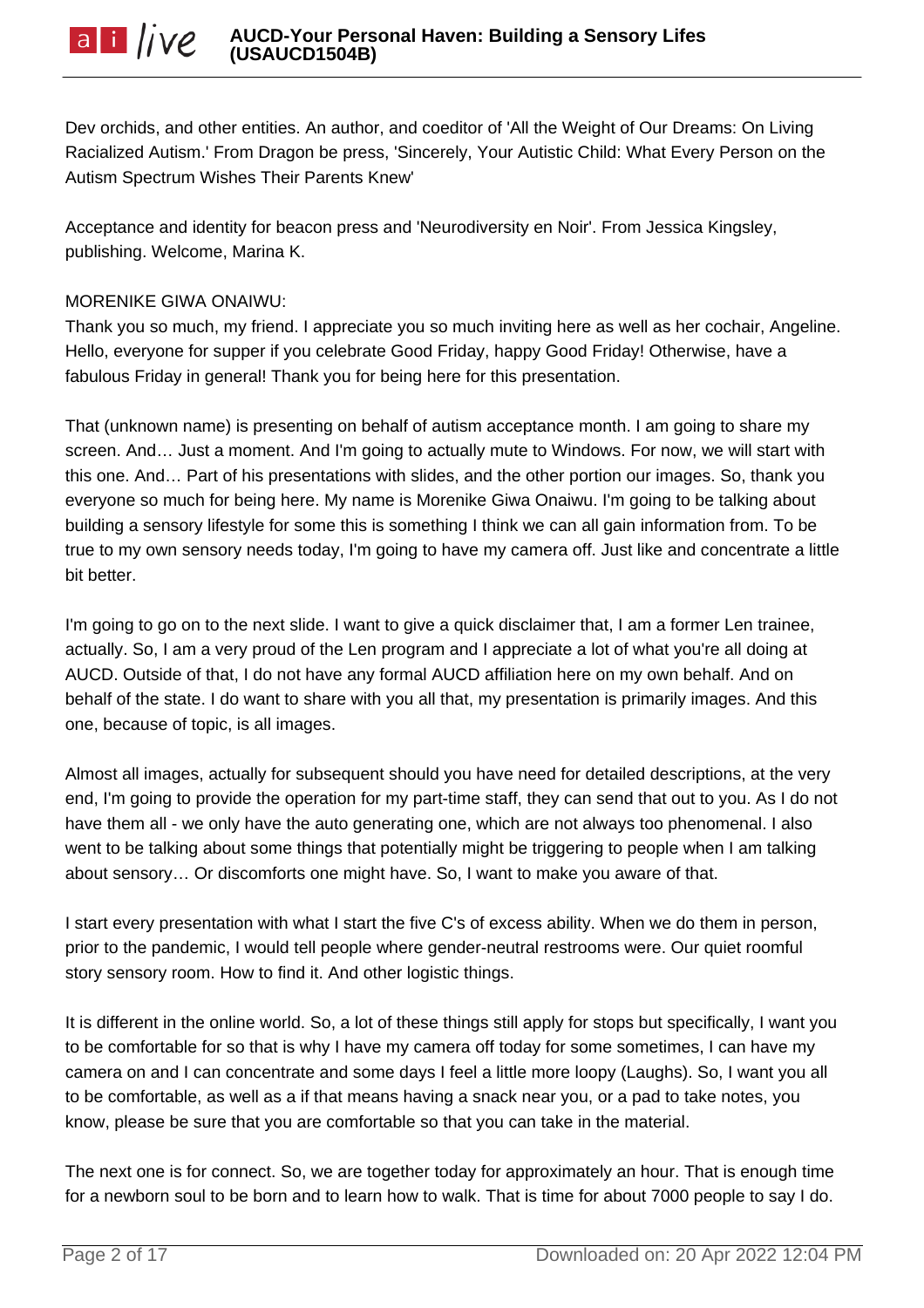That is enough time for the earth to travel about 66,000 miles on its axis around the sun. In rotation around the sun. So, you know, it may sound short, but there is a lot of things that can happen in that timeframe.

Given that, do not be disconnected. If there are things that are unclear, please feel free to use the chat feature. Feel free to look things up online. Please be sure to use social media if you'd like to. Communicate with others this material. The next thing to consider. I want us to be considerate with one another.

Often, I say that impact is more important than intent. I think that is generally true. I would like to ask that given this topic, and the fact that it is something we are all learning about ourselves, and our sensory needs, that we try to be more intense and take a learning approach that if someone is not using the right terminology or is confused about the concept, or is not communicating in a way that we understand, that we give them (indiscernible) in place.

The last is change and continue. We all need to change. All human beings, that is a process of living for supper always evolving, we are always changing. We have small, incremental changes that we make. Those can eventually lead to big, massive changes.

There is a paradigm shift… Including myself that cannot benefit from some type of change. Maybe changing our perspective. Maybe changing the way we structure our lives in semi. Or changing something about our terminology. Or our view of ourselves, or others.

So, I want to ask you to embrace change, rather than run from it. Even though change can be difficult to define, it is better for us was a blessing coming and I want you to change, wanted to continue. Continue to be you. Continue to grow and change was that continued to be the change. Continue to use your influence the way that you do in your role, whether that is as a self advocate, parent, a professional, researcher, a combination of many of these things. A student. There someone you can connect with the set there is someone you can get through to.

There is someone you can get their attention and have the respect that the rest of us do not. So, we need you for that purpose. And then… I just want to thank you for joining us in this virtual space. So, whether you have your for babies hanging around, or you have (indiscernible) with a lot of different things. I know for some people, it is a holiday. You may be preparing for family things or services later in the day.

Thank you for coming to this remote presentation flow of our current world. And we just wanted to share that, this is a presentation that is fairly informal. I've actually only given it once. And it was different. I changed it significantly since. So, it is something I do that, it is not really scripted per se. It is really kind of like a dialogue.

About looking into practical techniques and things that have worked for myself, is informed by research, as well as anecdotal information. I want to talk about, how can you problem solve and address sensory needs in different places? What are some ways that we can do that? We do not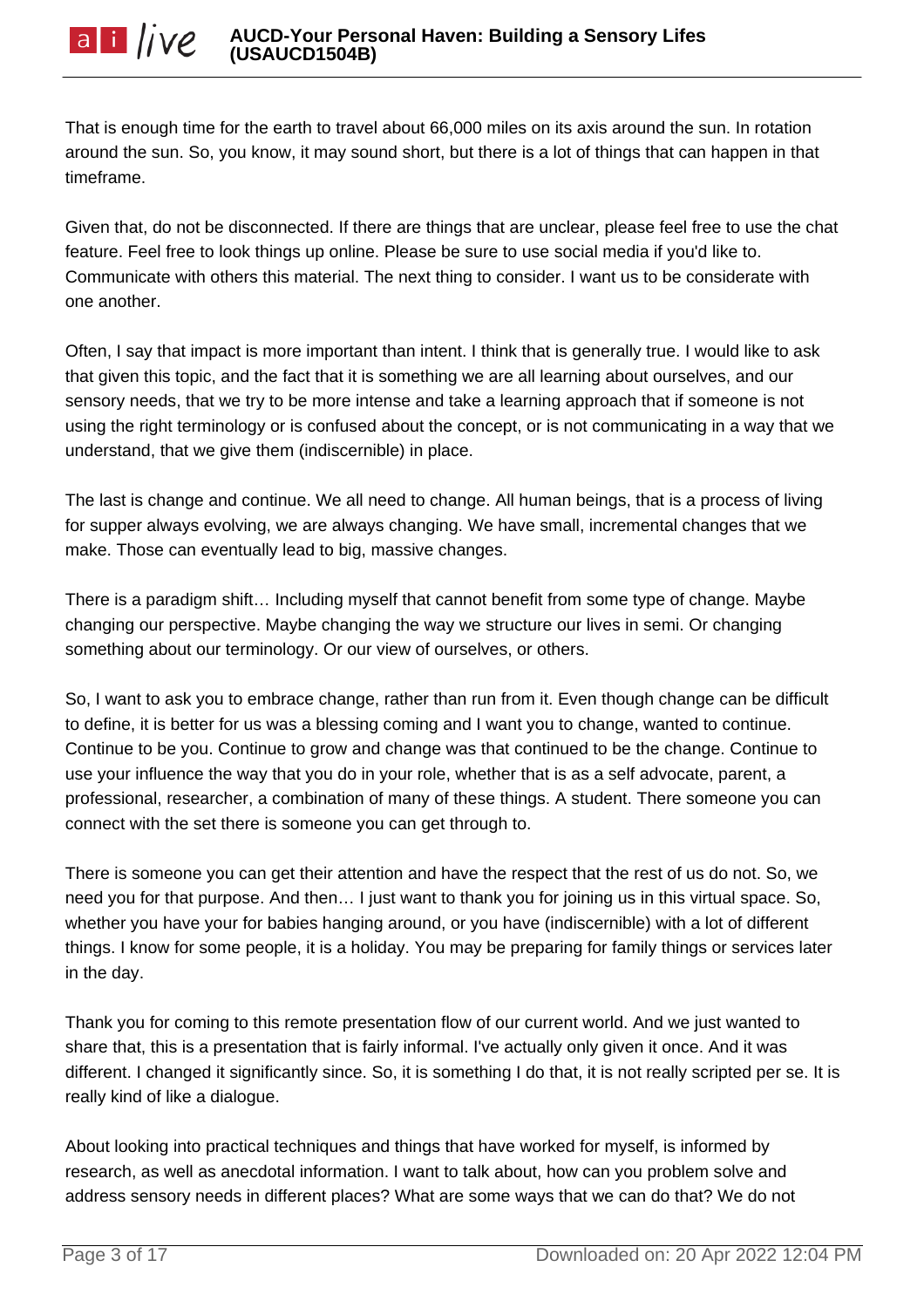always have what we need around us. How can we do it in a way that is quick, easy, that is low cost?

And that is portable? And how can we learn to recognize and hopefully, accept the different sensory needs of people have an different expressions that exist. What are some strategies we can use? You know, because none of us have the same sensory needs as another individual will somehow can we look at this in a strength-based perspective?

Those are typically the objectives when I'm doing this for CEO. I'd like to give them for you, they are here for your own personal growth. So, to make any sense about this, let's go back to what we mean by sensory.

Because I do not want to make assumptions. The majority of us are familiar with the big five. Sites, smell, taste, touch, etc. there are three additional senses, as well. There is ever spatial orientation, our vestibular sense. Which is basically our sense of balance or movement in space.

Our head and upper area. And then there is our overall body awareness. Which is proprioception. So, where things are positioned. Understanding our strength and aspects of our own joints and bodies... What is going on on the inside of our body. However we feeling? What is being transmitted through the nervous system, digestive system, or what have you.

These are things that humanity has developed over time for survival. They are not just wants, they are needs! There is a reason why things that are bitter are generally unpleasant to human beings, because that is a sign of things being harmful, poisonous, or spoiled. We are designed, that is a protective mechanism for us to not (Laughs) Do not consume it, or spit it out.

There is a reason why we developed an (indiscernible) development, children, and so forth, and all kinds of things that we use our bodies for. These things are not just luxuries. They are necessary for growth and survival. A lot of times, people act like they are extraneous things, when they truly are not.

Not for any of us. Regardless of our neurology. And so, I always want to emphasize the importance of intersection ally and anything I'm talking about. This is the same. The concept of intersection Audi relates to the concept that Kimberly Crenshaw talks about…

All human beings have multiple identities. You have your type and your gender, and you have your age and you have your geographic location, in your profession, you have a million things. All of those identities, some of them are privileged, socially and some of them are marginalized. There is no human being that has nothing but marginalization, there is no human being that has nothing but privilege will sub you not be able to do this. These things are always in flux.

Identities, these things make up who we are. And how we are perceived by others. Intersectionality looks at concept not just in terms of identities, but certain of -- parts of identities that are more oppressed. I do not have the same type of leverage in society.

Being from a racial minority group are being a gender that does not have as much power, or what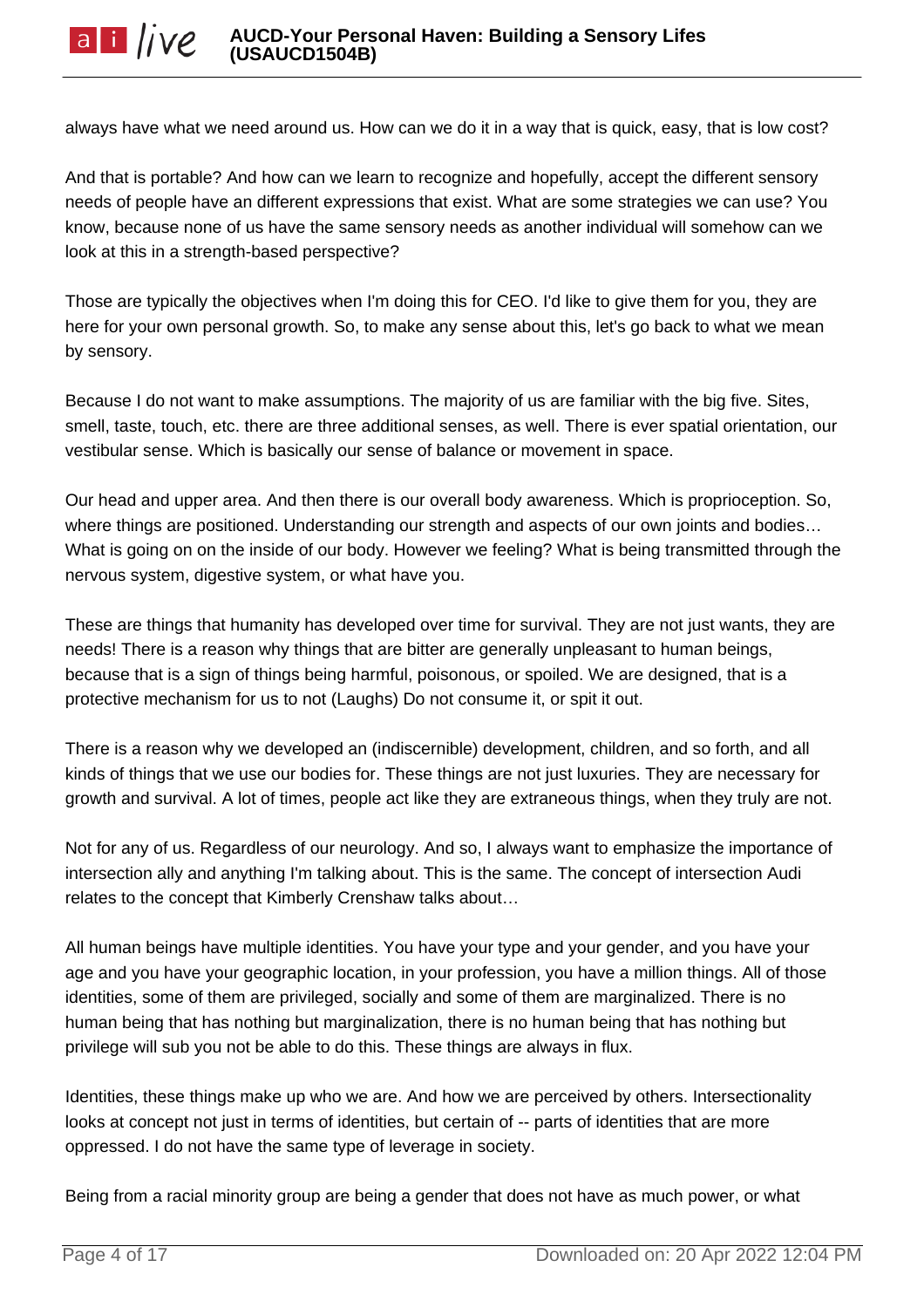have you. And depending on the circumstances, these things come of the intersect with one another in different ways. The four-way intersection is kind of an illustration, there is four directions, is it very difficult to protect which one is going to arrive first.

Is one going to meds its way and collide? Or what have you. We cannot predict the other aspects of who we are. So, this impact, our neurology, our age, so many things about who we are, you know, also play into our sensory needs.

For some people, there could be some sensitive aspects of their culture that are addressed adequately, that meet their sensory needs, as a result, by default. Or on the flipside, could clash with them. So, our senses, these are things that are both external and internal. They impact us in a lot of ways. The reasons why I am calling this a partial haven is because as my personal Haven is because I am talking about each additional -- each individual person. Airtime of the individual, as was the collective.

Depending on how we are, what sensory impact we are receiving, or how we are processing things, that can impact our behavioral expression. That can impact our ability to concentrate, that can impact our overall functionality. And our ability to be productive or too understand things, or to complete tasks. It varies. It can be something that can also impact our interpersonal relationships.

Because the needs can conflict with one another. So, you have these divergent needs come if someone has a need for movement, and someone else has a need for continuity and someone has a need for different types of smell, or sound, and another person has a difficulty tolerating that, you can have challenges.

Especially based things are never the same in one setting or another. Certain things we do at home, you might come home and take off your shoes and put your feet up on something you probably would not do that at a restaurant. (Laughs) Or maybe at work. Or what have you.

You might walk around in a bathrobe, or something at home. Things you would not do in another place. The way we are able to engage in our senses differ in home and community context. They are not the same - they are not the same normally in these contexts. They are not even the same from day-to-day, for us.

So, that can be a problem. Because, we are bombarded with sensory input all the time. Some of it pleasant, some of it not. That is the real world. There is really no way around it. There is no way to stop it. But, what we can do is, understand it. And understand ourselves. And try to create circumstances for ourselves and for others that allow for this divergence of sensory needs and allow for people to be in a sense of comfort.

There is a lot of strategies we can take. There are some… Some of these, there are some great resources. The (unknown name) Institute is one. There are other smaller nonprofits… There is fields that address it, occupational therapy being one for some physical therapy. There are number of different ways that we can look at research related to sensory aspects of things.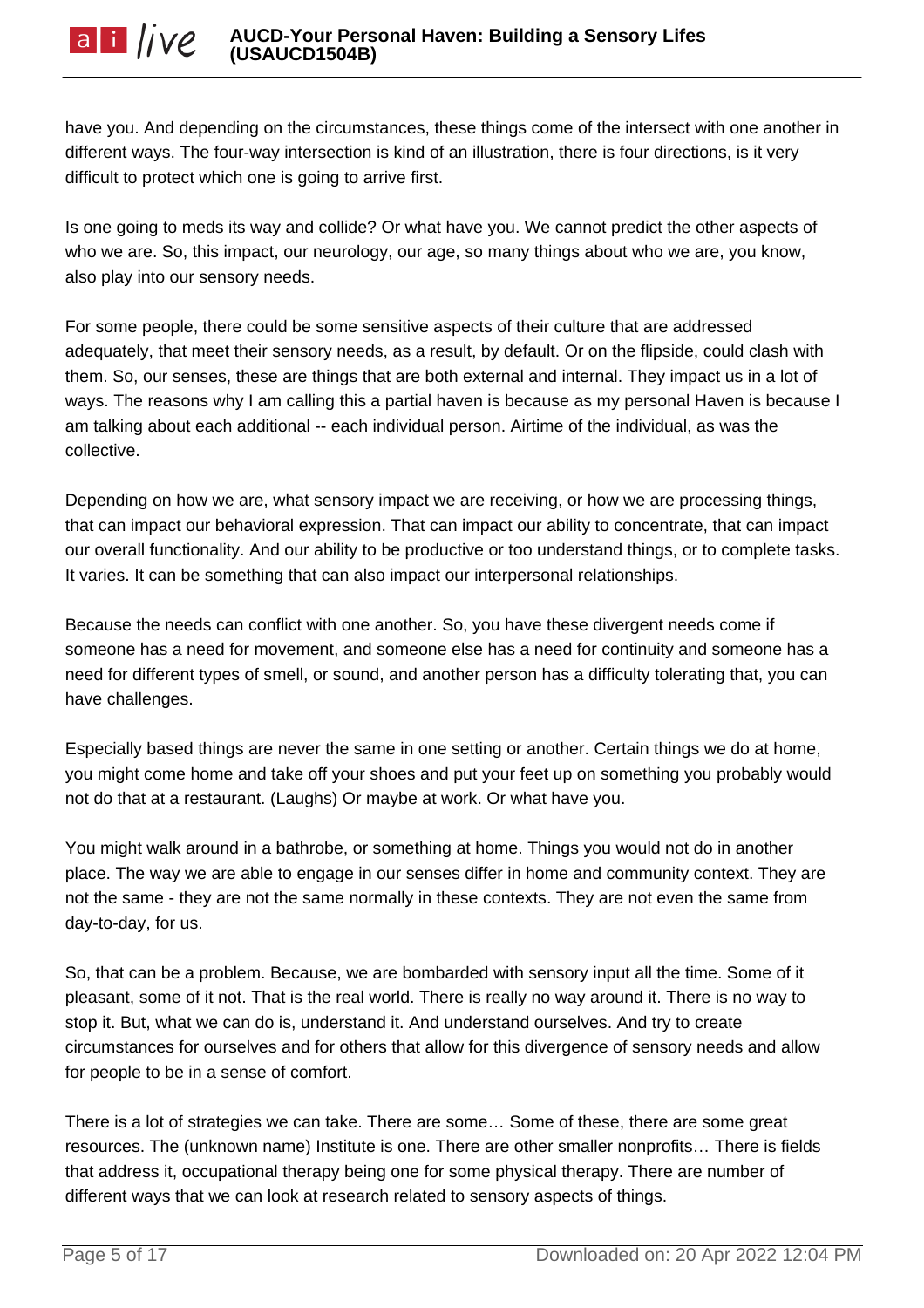It is important, how it impacts the immune system. How it impacts brain development. And so forth. So, these are not (indiscernible) things. But, they differ. Some of the strategies people have, are (indiscernible). You cannot always be in a sensory room for that he cannot always be in their people study cannot always have a metronome. You do not always have certain things around you. Some things that people utilize while well intended, are more harmful.

Someone trying to prescribe a certain sensory diet of things you can consume or things you can touch or listen to to desensitize evils of that is really creating more problems than it is helping things. Are things being done in a manner that is too quick and not gradual enough? Are things being done that is not evidence-based?

That are promising, perhaps? But, not necessarily what we really need. Or are people making assumptions that are inaccurate? I'm going to share a video. I do not think I shared the sound, I will do that now. Let me share sound. And then… OK. Hopefully, it is working. I have no idea. It is taking me back.

OK, so I do not know, there is one more second before the civil commercial. But, it actually does not matter if the sound is not work for this video, because it is mostly visual. The reason I want to share it quickly is because, this was a video made by a person who is a showing ways that someone can engage in stimulatory behavior in public and in a place where you have to be quiet. In this instance, a person was in the public library.

I am showing this, because I can imagine, you do not always have therapy, you do not always have… You cannot always put headphones on a plane before. What you have available and in whatever place were, in a hotel lobby, or in gift shops, not the same quality as the ones that you carefully studied and reviewed. In order for purpose. Sometimes, you have to make tabletop

In doing so, in those situations, what are some ways, it may require some time and some creativity, it is not always require a lot of complicated things. So, I will show this, and again, there is no sound. Because only sound is in it. There is a bit of background music. I'm going to show little of this, and then I will move on, and try to talk about some strengths and additional practical solutions.

This is an individual who is mentioning that spending is a common method. That was used in this video that was requested by a parent, with a child that was going into school… So sorry. I do not know what is going on. Let me restart it. And wanted a tool that her daughter could potentially use. So, this person was sharing some things that could potentially work in a classroom setting. And so this person was actually quite agitated because they were in a public library, and so, they are showing how they were able to STIM in ways that do not impact the people around them.

You will notice this person has prepared, so, aside from the things that she is doing, she has on a number of buttons. She has communication buttons on, she has her stale that Mike hairstyles in a particular way. She has a number of devices, like, things that are on her wrist. Looks around her. She has a very quiet pencil sharpener.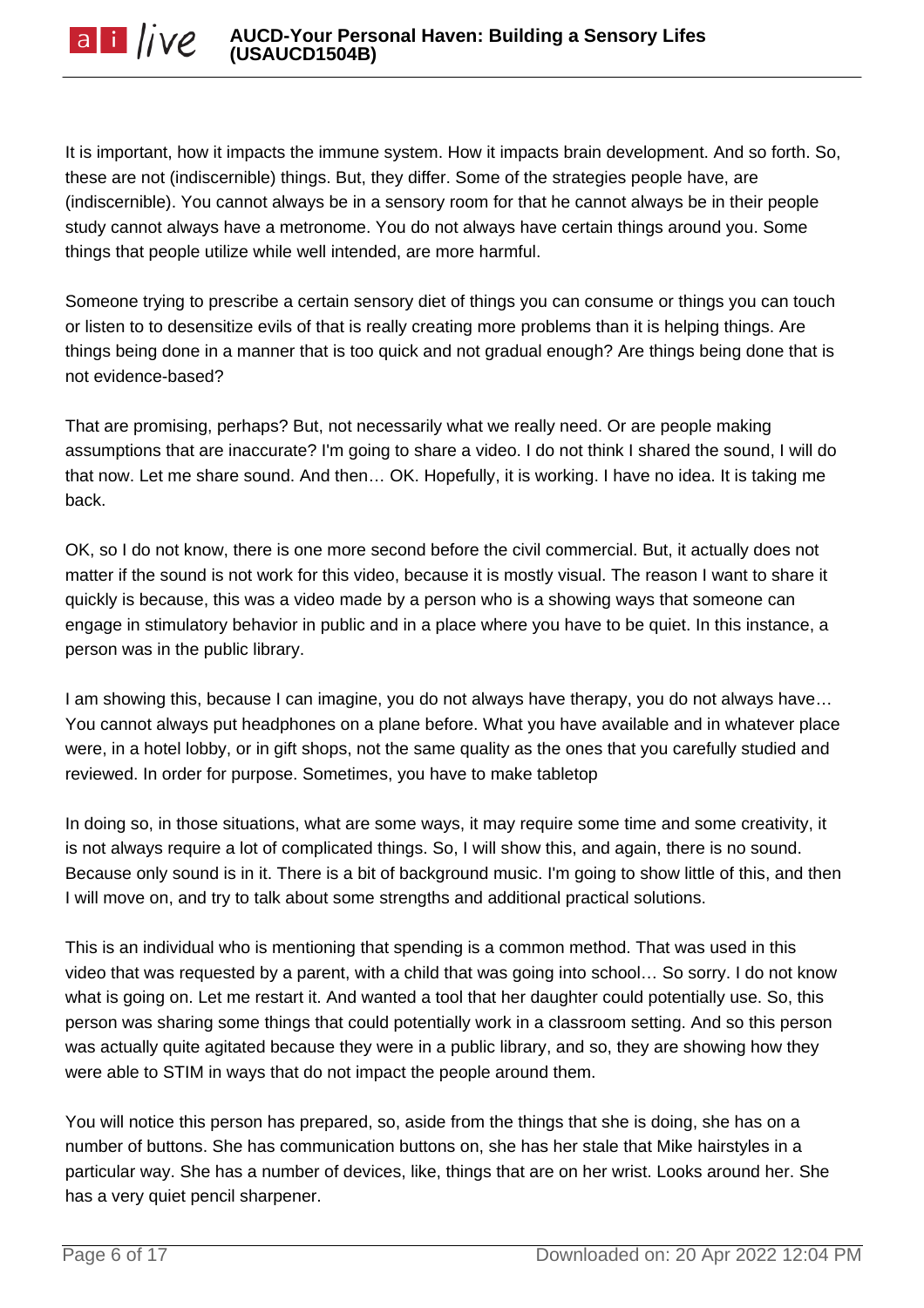And she has a ducky. She is also wearing gauges in her ears. As opposed to… Might be something that is giving her confident input. So, using some of the things she is doing. Lining up the things she has with her, their son Pendley can purchase that open and close without making noises will set and can give you that sensation that might be helpful.

She is showing recapping of (indiscernible)… The sensation of skimming through a book can be soothing because of the area feel. The feeling of the pages between your fingers. Every person is different. So, some of the things that are coming for one person can be extremely - can be the opposite for another. But, I just want to show you a few of these. This person used to make videos that they called Way To Stim Wednesday. They which are different things you can do.

I will skip ahead just a bit. She goes to another part of the library… She shows various different things she does. Like playing with her hair, so forth. While she is sitting there and tapping her feet quietly. But then, she is going to get up. She is going to show doodling that she does. In one setting. And then she is going to show something she will do by moving. So, in a hallway, or in line. Ways you conflate and move around and get some input. That might be something you're able to do in some places, or in some settings.

(Video plays)

# MORENIKE GIWA ONAIWU:

I would also say the way she is dressed and has her hair styled is probably also for sensory purposes. It could be for creativity, but it could also be that the texture of the smoothness of the shape had in the back and the shorter bangs to not have hair on one's forehead. And this letter texture and the leggings and so forth, all of those things, I think, are intentional.

So, I will go back to the presentation, essentially, sorry, I don't mean to do that. He wants to look at things from a strength-based perspective. A lot of times, with everything, people look at what is wrong with you. Or why couldn't you do this? Instead of looking at, "I process this when I can have tools." Or when I can learn this.

I remember best in this way or in that way. So, if we frame things in a way that looks at, what is the reason why we want this thing? Is it because we want connection? We want a sense of calm? We want regulation? Whatever it is, we should look at the strengths first as opposed to, "he cannot sit still." What about, he is very enthusiastic and he is very mobile. Or what have you. So, we need to do this because we have to be able to care and live with ourselves.

And respect and honor ourselves and also those around us. So, that is one thing that is first evolving. The way we view it as part of the solution. There is literature, there's tons of things come here are just a couple that I've shared. There are wire the lights allowed by Heather and Chase. There is the reason I jump and then there is another follow-up book, loud hands, autistic people speaking. Which is an edited collection. All of these address various different things about sensory - people and their sensory differences.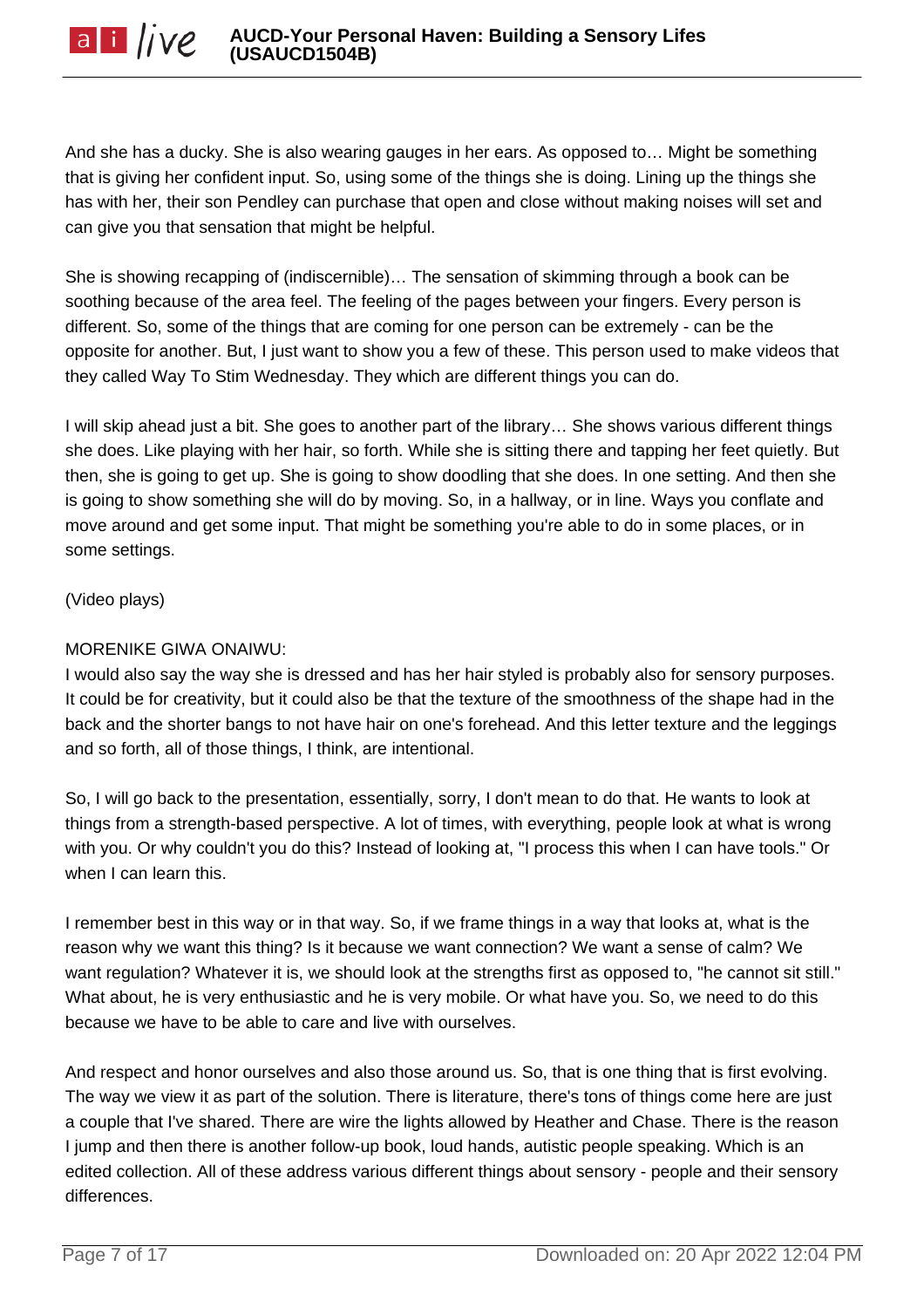Although this person does not update their YouTube any longer, way to stem Wednesdays, jelly gems yet still has the page archive. There is number of things on it. There are other you tubers come as well, who have helpful things. Stem testing is no longer in business any longer come with a reason why have their images still here is because, fortunately, there are a number of nonprofit places. And places you can find on at the end various places where you can find things for stimming. Stim toys. These are a few things that Stimtastic used to provide. I like them because they are for all ages.

… Whether you need something for movement, or chewing, they had things that were discrete and attractive. So, there are other sources that people can get some of these things for, if a person really needs this for tactile stimming. There also some other sources, as well. There is an entrepreneur (indiscernible) who has a Black girl…

So, lots of different things related to stimming on her website. These are a couple of the ones she offers. Of course, there are regular things you see here. I did this random search for stimming. These are things you can find at multiple places, like Amazon, etc. There a lot of different resources.

The remainder of the presentation, I am going to stop and see if there is any comments or questions and then I am going to kind of share some things I have personally done. And some of the strategies and how they can be things you can do in your home, in your classroom, in your workplace, etc. So, I will be switching to a number of images that are not in the slides. But, I just wanted to start off by showing you all something that my two youngest children, who are on the spectrum, like their mom, something that they made.

So, my son, the one on the top is several of my sons superhero that he lined up, that he liked to put up by (indiscernible)… He put them in order that he knew that… They're all mixed up in terms of, you have Stephen (unknown name) from Marvel. I don't know what he was going for, but he did. So, by color, by the ceiling, by the smoothness of the plastic or the (indiscernible), some of them are dull, some of them are shinier. He has them lined up in a particular way. That worked for him.

My daughter has her beanie booze lined up in a particular way, as well. Which, I thought, is this aside and hide, but no, I'm not sure exactly what it is. At any rate, the softness, the way they look, she would put them on the back of our sectional. These are things that help her. If you move them out of the way, or if you bumped when, it was problematic.

These are things that really allowed her to feel comfortable in the living room for whatever reason. And so, that is something that should be honored. It is not just a thing for children. We have our own - as adults, we have our own needs for sensory input, as well.

Before I take discussion for questions and then go into sharing some of the other things with you all, I wanted to share this information, sorry for the word placeholder being there. That was - there is a picture that I was supposed to put their that I obviously forgot (Laughs). But, the picture is one actually of my son when he was younger and he was eating some food.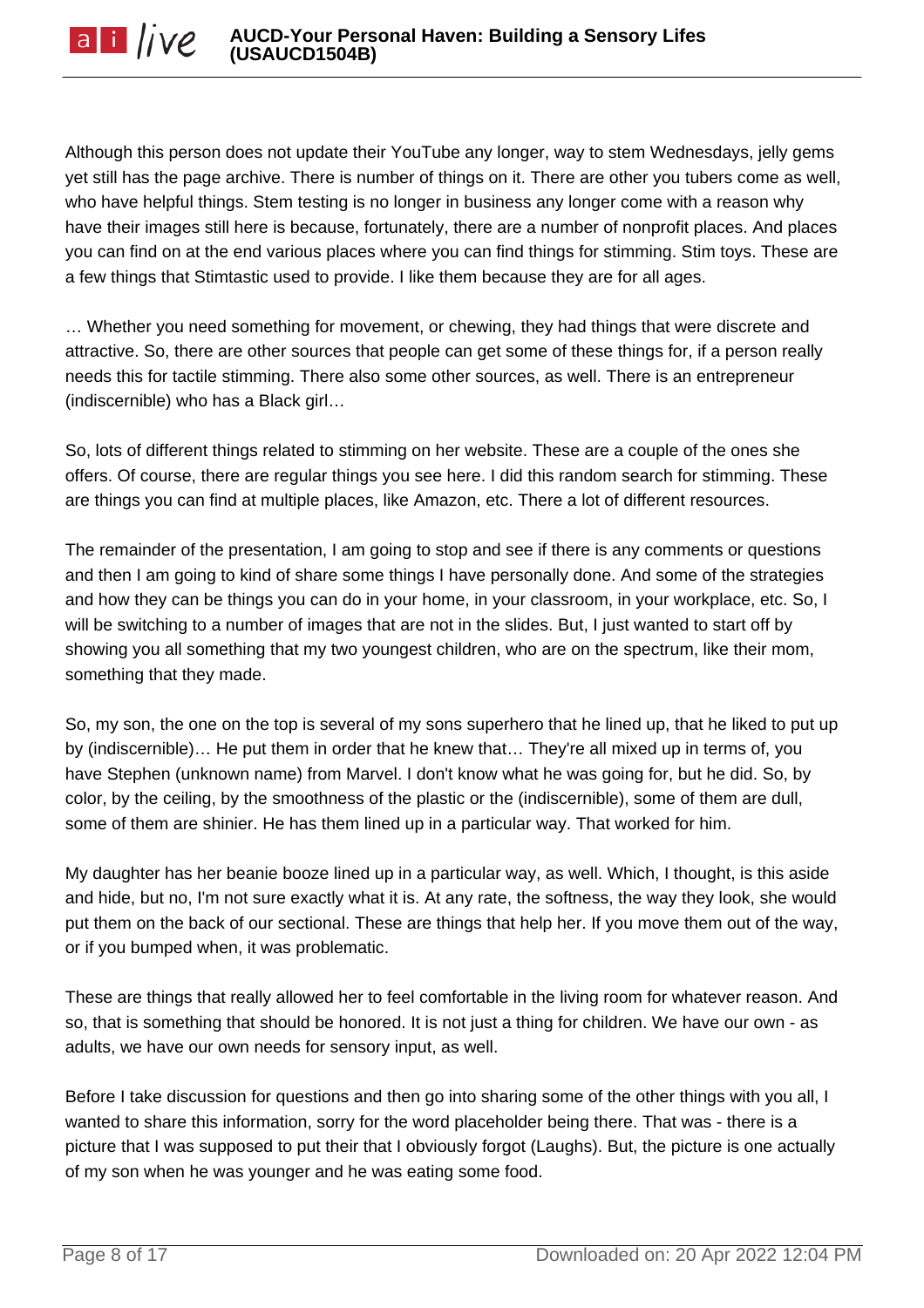So, he was eating some type of pasta. It was the sauce, he had smeared it on his cheeks and his four head. While he was eating it, he was also enjoying the feel. Unfortunately, I do not put it here. It was a picture of him enjoying the taste of the food, but also the texture of the food. What I used to do when he was younger was, make sure he did not have anything really nice and he was going to eat because I knew he would make a mess.

He would sit in a wooden chair, that was his chair. I had a tablecloth. So in the image, they're not here, that is kind of a depiction of that. My website is MorenikeGO.com… This is how you can find me on a social media.

I am going to see if you guys have some feedback or thoughts that you want to share before I go into my personal journey about - in terms of things I have incorporated into my life for - to make sensory haven for myself as I do see a couple of things in the chat. Okay, great.

I cannot wait to see a visual presentation, thank you, (unknown name)… At this moment, again, do not feel pressured. You do not have to. Comfort is one of those. But, if anyone wanted to share any thoughts or resources or questions, please do so.

I will devote a little time for that. I will use the remainder of the time to show you the images and talk through the strategies. And for you all and then we will see if there is additional time for dialogue and questions and we will conclude.

# SPEAKER:

Actually, Marina K, I was curious, how do you feel about mindfulness meditation?

# MORENIKE GIWA ONAIWU:

It is interesting. I have to say, at first, I was kind of skeptical for some I was like, "this sounds really (indiscernible)…" (Laughs) Mainly, because I do not know a lot about it. I do file, I think everything, in the spectrum, for some things… For some things, it is helpful, but for some people, it is not. I do feel like there is a connection, I feel like there is a way that it can be really helpful.

I think people incorporate mindfulness into other things they do without really being cognizant of it. So, I think there are some things, some of these tools will separate emotional regulation or mindfulness or, you know, can be really helpful and useful. I think sometimes, you have to be selective because I think sometimes people are well-meaning but do not know what they are doing.

(Laughs) They share some ideas that are not, you know, the greatest. So, I think a person has to be cautious. But you know, I come to find that there is a lot of things I used to think… I would not understand why people did certain things. I would be like, "that is not make sense. Why would you do that?" But you know, as it came to see, for some things, it really started to change my perspective…

# SPEAKER:

Anyone else have questions?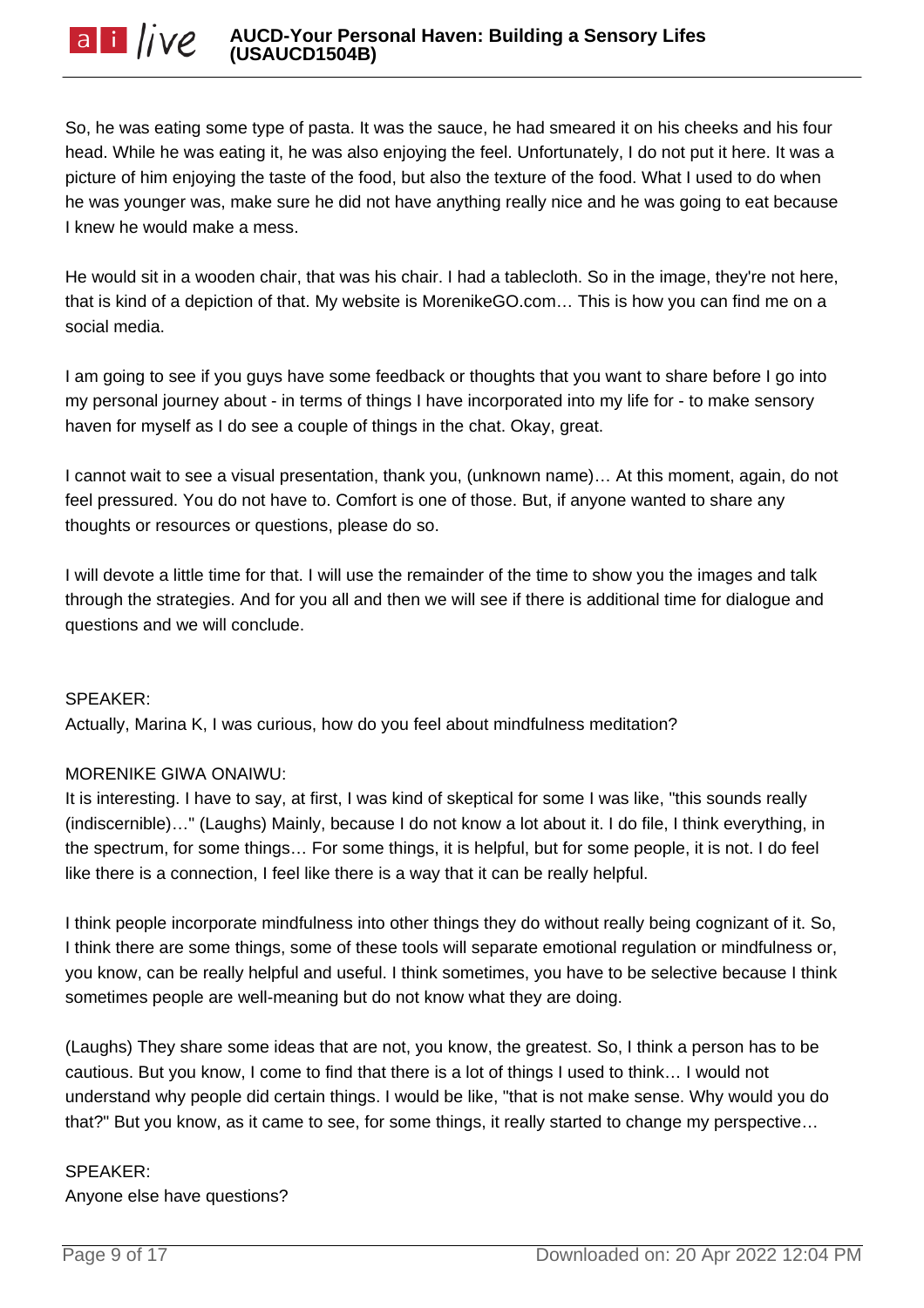#### MORENIKE GIWA ONAIWU:

It is totally fine if you do not. Action, I would like to make a request before I move on. If you all have come I do a variation of what they teach in yoga or such for something you, Jeanette. That is a good point for supper some of us, and myself included, you can take elements of certain practices and modify them or use some of it. Sometimes, it is nothing you can utilize all day. Our utilize in a different way that may be a was conventional.

That is the important part, for people to personalize these things. What I am going to ask you all before I reassure the screen and show the image and talk through those strategies, is that, if you know of any sources that you would like to share in the chat with others, of places where you can get stimming stuff, her books, anything you want to share or an idea, that you would like to plop in there for anyone, please feel free to do so.

If not, do not feel pressure. I think this is a learning space. We can learn from each other. So, I want to make sure we are doing that. And so, I am going to share my screen and grab the pictures… These are very simple, again, these are pictures that are on my computer (Laughs).

I will talk you through things that have really helped me to function and cope. This is a picture of my bedroom. I keep a sweater or hoodie on one of the posters of my bed because of the fact I cannot, sometimes, the temperature varies. I do not know if I will be cool or warm, it is easier for it to be near me and ready. As a particular when I like that has longer sleeves, it has the thing and the rest you can put your thumb through if you want to.

It has dual pockets on the side that our depots about has a pocket in the center. It has a head, but not those heavy kind of puts. It has one of those light takes, not one of the ones you steal. So, this is very helpful for me.

The bedsheet you cannot really see very well, it is also bamboo. Which, is really comfortable for me. This is really cluttered looking, not that attractive. Sorry, but just keeping it real (Laughs). These are some of the things I have never impose of this is my bedroom, as well. There is a box, you can see a tiny bit on the floor that has some board games and things. I have some disinfectant wipes…

Test kits, etc. pose up you are not going to bring your eye. And they have a particular light scent that I like. I often get sore throat, and so, I use core septic spray. Sometimes, I may get on taste in my mouth that is uncomfortable for subsequent I use the small children's toothpaste.

I have a few other things there. This is a wrist, you know, one of those wrist protector things. I have petroleum jelly. I have a lamp. In case I'm being bothered, if the light is too bright for me, I have an (indiscernible). I have some for breeze if I need to spray things around to make me feel better. I have one that is scented with water, I marked them so I can know the difference was because maybe the smell of the third for breeze is too much for me. And I have the lint washed get your textures off of things.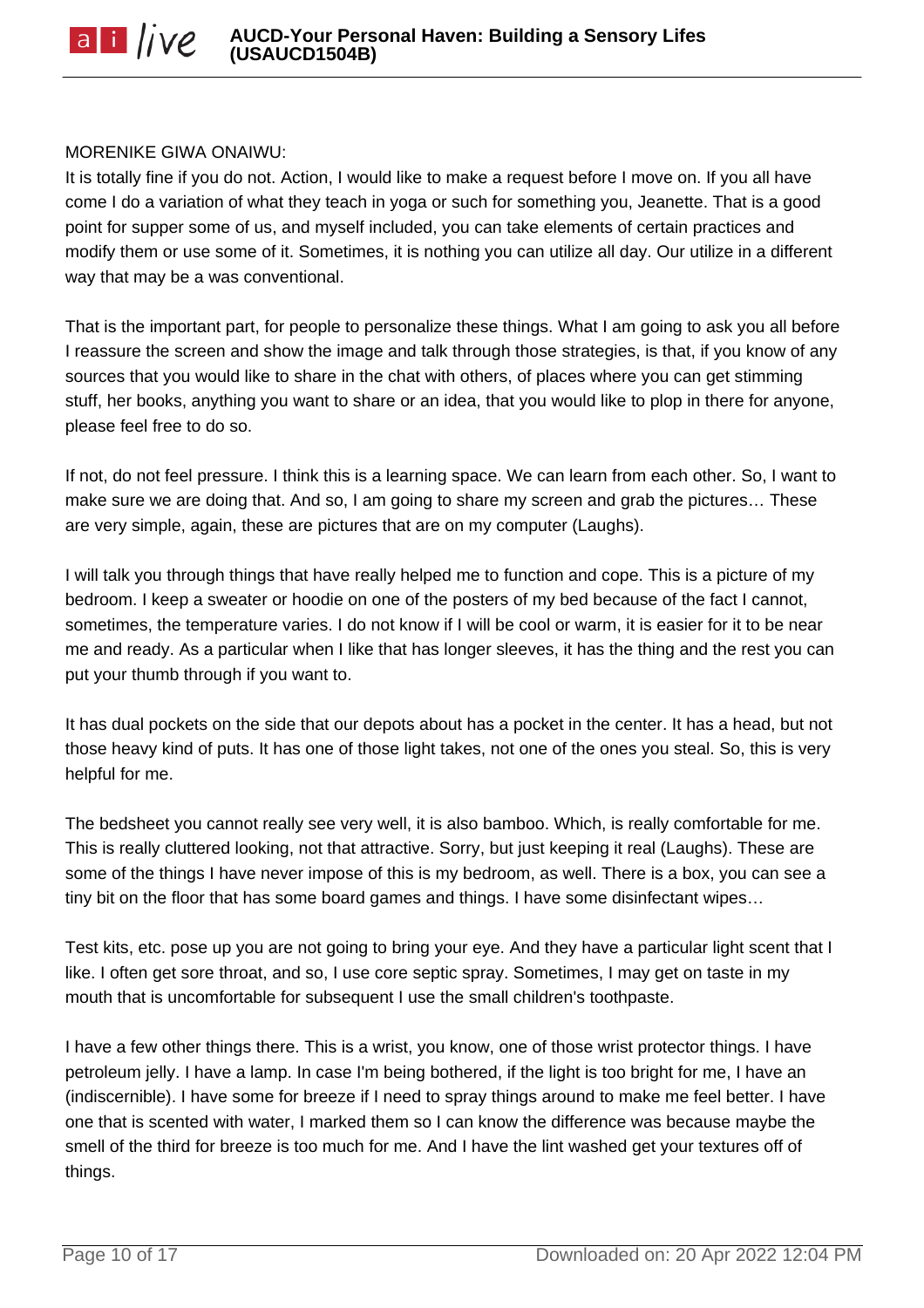These are things I have. I have a couple of (indiscernible)… I have a few pens that are smooth that I use. That are helpful for me to have. These are, one of my special interests, I like to collect things. So, I collect huskies. This is Vicks vapor rub. Sometimes any that mental sensation.

This is a type of deodorant. I the couple types are useful someone is Irish Spring. This is, I forget which one it is, but this is a letter smell the sub if I need a different smell. I have the ear cans. Some of them make audit noises. I have certain months to get dust away. And then I heap in case! In case I need some earmuffs, keep them on one of my huskies.

These aren't my huskies for some I like to line them up. My son will put… On them. I have them lined up in a particular way that you would need a sense of calm. And then here is some of the other things. You never know when you might need something. So, I have a couple of little (indiscernible), I can have a couple of my sending things. If any to jump up and grab one, I have a variety, if you type available to me.

That's it in the spot at all times. I have my jewelry box. Gift cards of the house. This is a particular pair of scissors that cuts things very, very neatly. Sometimes I cannot deal with the jagged feeling. This is my laptop, this is my bed again. At the bottom, you can see there is a desk that I was talking about that has some books in it. I have vitamin water that I keep, although, I prefer my dream school. I keep one at room temperature, in case I needed.

It is hard into the bed, but that is a heating blanket. And then have a couple of stimming things. This is one from a children's toy section but that was one of those things that you plan your hand, it makes the imprint of your hand. But, with the little metal pins. It is very soothing for medias. So, this is an area that I like to sit a lot.

And I have a little pillow, I have my foot warmer, I have headphones, and some things. This is a little spider... Some magnets. And then I have this little thing that I think is supposed to be, I'm not really sure what it is for. But, it is really sensory. It is really nice. This little gel flow thing. Paper towel, and then again, different light. If I need something around me.

So, I am showing all of these to show that these are again simple things I've done in my home, for my home space. I have these things around me. It is a little hard to tell, but on the side of this chair, that is a desk. It is a lap desk. If I'm in a situation writing is on the floor, I cannot sit in the chair, have the things I need. All the things again, that you can see at the back, printed, side notes for presentations…

Maybe I wake up and it is a day where I'm having some difficulties with negative functioning, these will help regroup and so these are some of the images my kids have drawn. This is again, the lap desk. If any to sit on the floor, I have a chair. I have a pillow, I have a mirror. You may need to check your impression. There is various notes, like I was telling y'all about, that I might need.

This is the same area, but without the table pulled to the side. Maybe, I would just be sitting there without it. Here are the things I have right here in my area. But they have a presentation to craft of the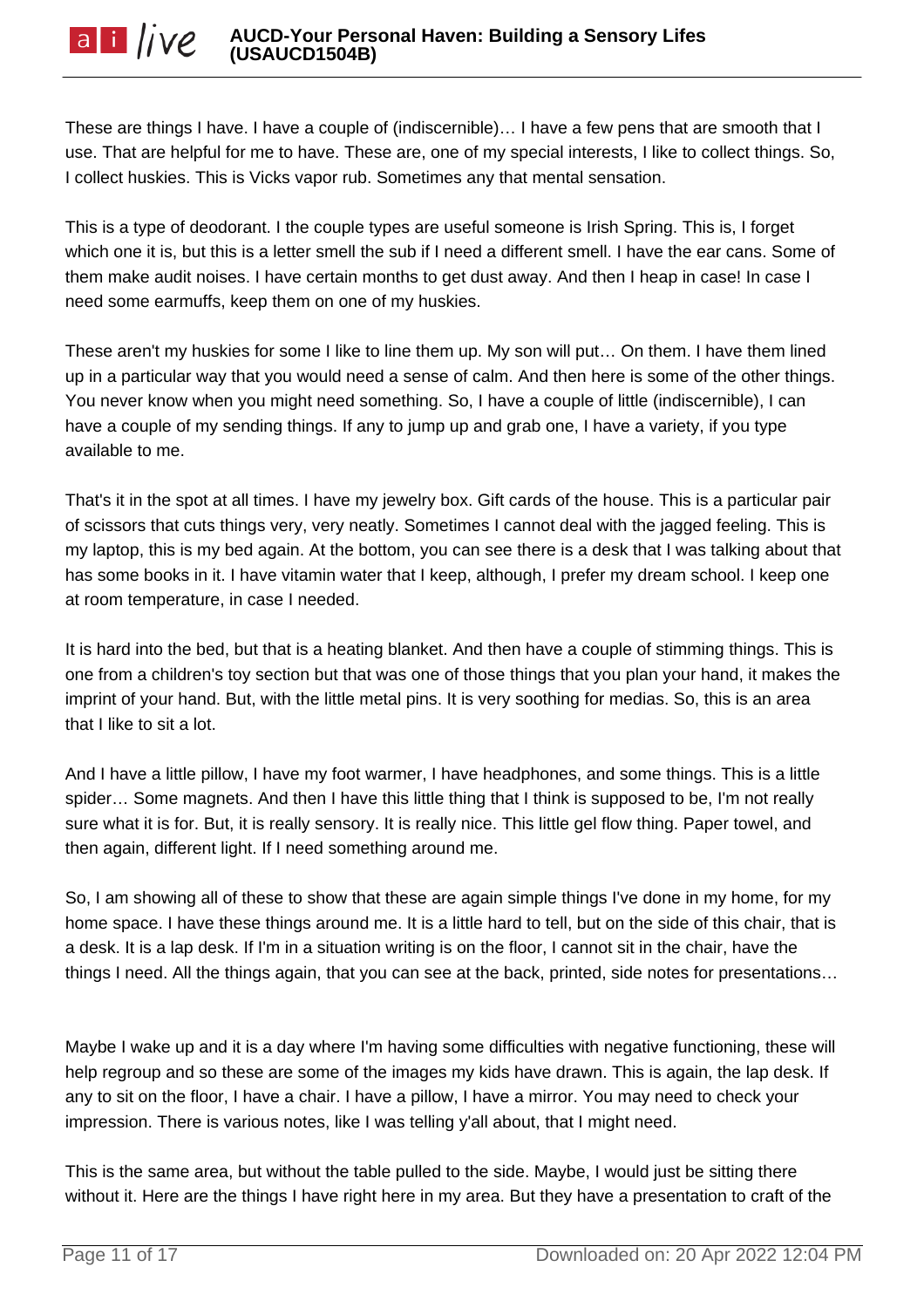camera on. I got something that would stain my close, so they would not look really horrible (Laughs) And wrinkled.

I have backup makeup. I did not really wear a lot of makeup, but I'm certain ones that I like, they feel decent, so I have them ready. In a bank. I have a mirror, and have an extra charger. These are things that the children have made that make me feel good to look at. If I'm stuck or tired. One is, this is the very first poster presentation I've ever made.

This is the draft when I have sent out. And things kids have made for me. All of these things help me to work from home. On the left, is a stuffed animal from my childhood. And a few other stimming things… These are things I have in different stations around my home. I have backup close, too. If I'm a day where things are feeling uncomfortable, maybe I am re-uncomfortable or feeling hot or the texture is not right, looked at have to do a presentation, I went to look decent from the waist up.

This is a really plain T-shirt dress, it looks decent in wearing it. It is not really modify can be casual, there's just the Old Navy and the genes and leggings underneath there. Those are already ready. This is also another thing I do. To make MySpace comfortable.

I have a number of children. And only limited space in my home. And too much clutter can overwhelming, sometimes the subsequent of this is my hallway. This is part of my room. We were doing laundry, so these are things that are hung up, that need to be ironed, or some of them are things in easy folded. Rather than having them clutter up my bedroom and me feeling anxious, I have moved those things to the hallway. If I can see it (Laughs) That way, when I'm ready to get to it, I can get to it.

It does not look unattractive because I have occurred and dividing where the hallway and living room is so that no one can tell those things are there (Laughs). Nice indiscreet. It looks neat. To the outside world. They have no idea what is hiding beneath the surface.

Here are some of the things I have in my home for sensory feedback. This is a drum set. We also have a karaoke machine and a keyboard with others headboard as Mike headphones. All this can be done without serving the people around you. But, to give you that feedback that sometimes you need.

This is kind of a quibbling chair and a few other things we have. A few other devices we have in house. Books are often for me, I like reading on the Kindle, but I also like reading on a regular book. I like the feeling of them. I have several (indiscernible) in my home. This is a fireplace that is behind, I have some bricks in there. Because, they do not make the same smell is what… They will still heat.

Sometimes, vestibular movement can be really helpful. We have a couple of things. Jump rope, some weight, a bike. And a balance ball. I have certain types of lamps that I use. Because I like the way the light looks. This is an example of one that I have. I have two of these.

I mentioned to you all. I have a basket of little books. They are in different parts of the carriage in case I do not want to get up. This is some… West African, so we are barefoot in the home. But here, lifting weights or doing something where you can drop a dumbbell underfoot, these are snowshoes that I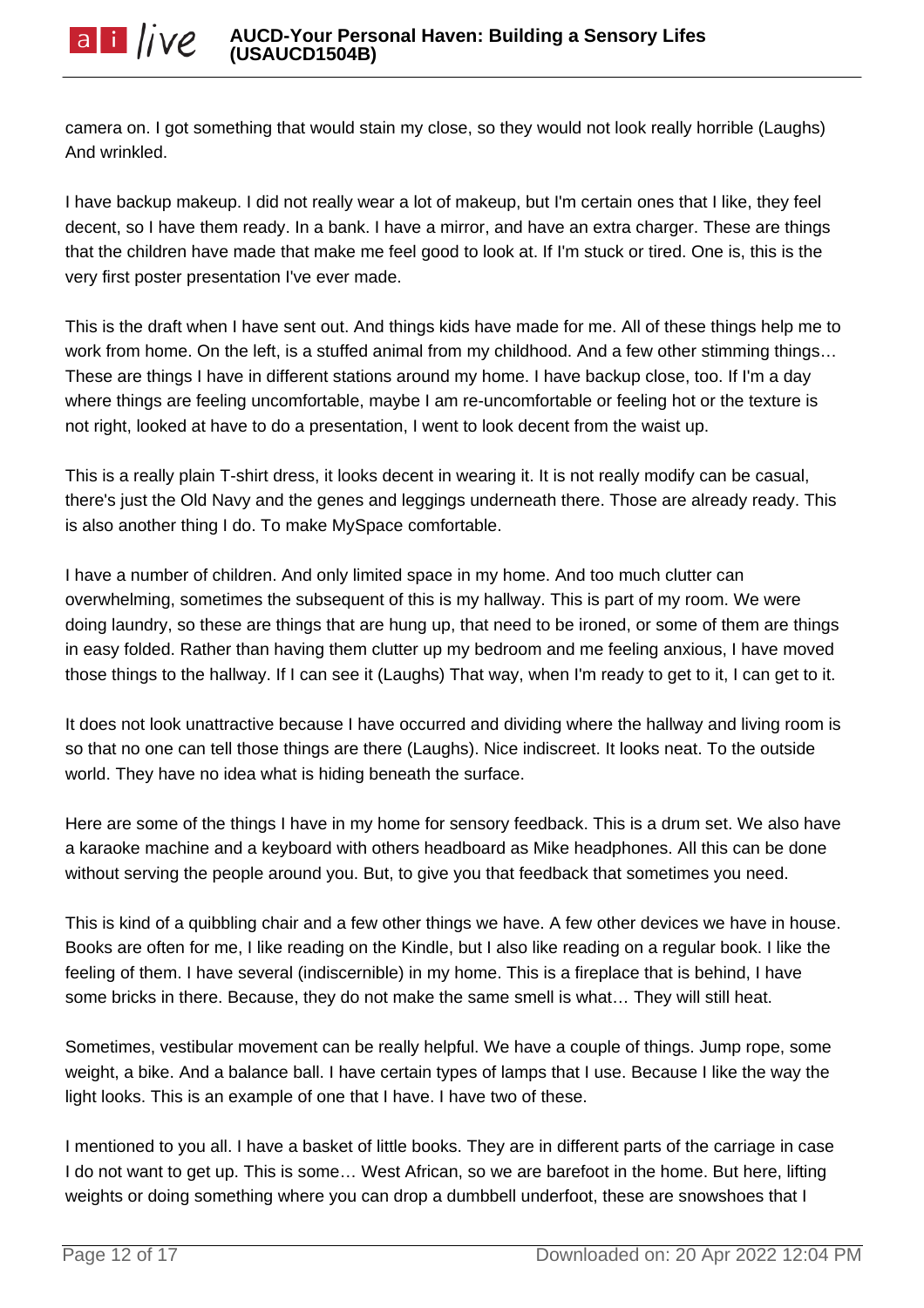bought a pair for all of us to use and we have clocks here. You can grab it. Is over here is actually a sleeping bag. I am sorry, I think hundred is a sleeping bag. This is an Amazon gift bags up under it is a sleeping bag. Sometimes, the kids may want to lay on the floor and relax.

So coming out. These are my coaches. They're not fancy. They are sectional, you can take them apart. They also have a built-in little bed on the inside. They have questions. So, I use these, it is some type of microfiber… And it is dark. So, something spills on it, does not look bad. These are the kids book I have in the living room for them to use. This is the second of that lamp I shared with you all.

This is another thing I do. So, you may want to see how you look, the mirror, if you are tired, disciples of this is a place where we often keep knickknacks. There are certain things that my children like to have. And I do not want it to fall over on the floor and split ripples up so come this is an easy way if you want to play and put things on the floor, I can still have a sense of peace. Is there a lot of the things that are kept inside of that. But, they are not all over my floor.

I have emergency… This is a camera. This is some incense… I do not like the feeling of cold tile. So, I have some little hotel slippers that I got in different parts of my home. If I feel like the floor is cold, I can put the slippers on. I am not transferring bacteria from place to place. Succumb these are the things that are for the kitchen. There are some other ones for the restroom, and so on.

This is a picture of either the microwave or the airfare. I think it is the microwave. We bought a different microwave than the one that came at the home because, this is one where you could put in a setting. To stop that horrible beeping sound at the end that is torture. This is the original one! (Laughs) That came with the house. You cannot control so but still use as timer sometimes. But yes, we do not use that one any longer.

This is the air fire. Sometimes, using the oven or the smaller oven thing, I'm sorry, air oven thing. Conventional oven. Because the bigger one, while it cooks well, sometimes it can overwhelm the house with smell. It might be a good smell, cookies, brownies, or something. But, what if it is a little overwhelming for some this is smaller, it is most likely to make the whole house smart does not caught or have a smell.

These are sensory wise washing dishes. The grossness of the food and the water and so all of those are not great for the environment. Here is some disposable place. We sometimes use and disposable cups, edibles. Sometimes, these are an option for us will be observed in stacks that people like, some people… We have certain types of things, they are separated so that people know who's is who's. I put my recycling on top of my refrigerator, I live in an area where recycling is always once a week. So, it piles up if you have a larger family. So, we stuck it on top of the refrigerator until recycling day.

That way, it is out of the way and not making the place cluttered. That refrigerator, I have set in a particular way, as well as upper certain things are uncertain shall supposedly also have certain things that we purchase. There is certain sensory foods. You can see there is baby carrots, there is sliced apples, there's Hamas, there are different things that are easy to access snacks if you need some sensory input right away.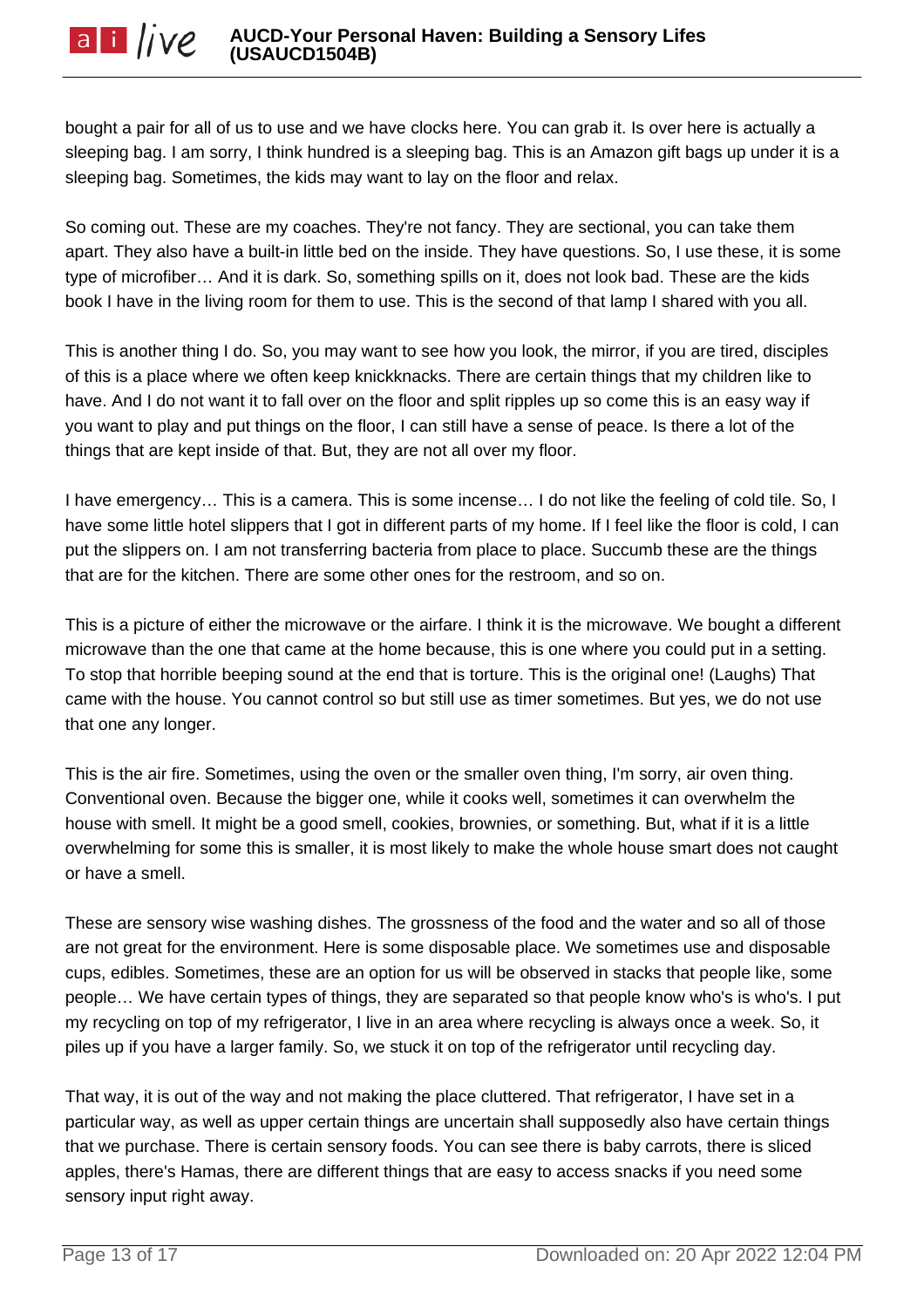There are other things, as well as up some ready-made foods. Maybe some (indiscernible) that you can prepare. And then the drinks. This is our deep freezer. Because sometimes, for various reasons, it may be challenging to prepare food. So, we have those there. That is something… This here is an area where, mail, if they check the mail, if it is all over my table and driving me insane, they put it here. And they have some quick snacks they can grab in this area.

Here is a little bit more of that. And so, this is one of our drawers. I have a drawer for condiments, because sometimes a person might be in the mood for their food being a whole bunch of barbecue sauce, or in this or that. Or if you are running out of the door and you need to put some cutlery in your children's lunch or your own, this is where we can find all the ketchup and sauces, whatever. This is a particular dribbles of this is a driver we keep all of the knickknacks.

The cups that do not have a matching top, or they have those funny swirly straws. So, these are all things I've done for my home for some this is an icemaker. I love soft ice. Like, the kind that is (indiscernible). Do not always want to pay 76 bucks for a cup (Laughs). So, my husband but one for me. So, I can have that type device myself in the home.

For sensory reasons. Also, I left Coldwater. My son does not like cold water, he only likes room temperature water. So, I keep one on the dining table that can be utilized for when he is drinking. We have a chair if someone needs to sit outside on the porch. We do not want to wait for delivery or something. We have a chair you can quickly grab.

More things for crimson baking soda, and her hand sanitizer. Or odor. For disinfecting. We have a couple of things we have to grab easily if we need, you know, sugar-free gum. And some were cutlery.

And chopsticks. We do not wear shoes in the house. The children know to take their shoes off and where to put them by the door. And not on the carpet. We liner shoes up here. The ones we were the most. So, they can scrap the medical. They have a little section over there they keep their backpacks. This is an area in front of the house if you need to hurry up and put them shoes on really quickly, you can do so. This is my living room. So, this is if there are close… Here are some clothes that have been dumped out of the dryer, on top of the carriage, as opposed to on my floor.

This is a cap to where if someone is… The texture of hair that we have in our home is really thick and curly, so if you want something smoother, this is a (indiscernible) cat. So, I am going to skip ahead was a moment to share some of the things I take with me. These are the jackets, this is my coat area. You never know, when they if you need a warm coat, or head, a light coat.

We have all of these things that are ready to go. This is the juncture where it is... It should not be thrown away, but I do not know where to put it. I do not want to cluttering the area. That is a good one for that. But, there is a couple things. This is where I keep my keys so I can keep up with them. This is my gaming area. And I can chill out. I want to get to my bank.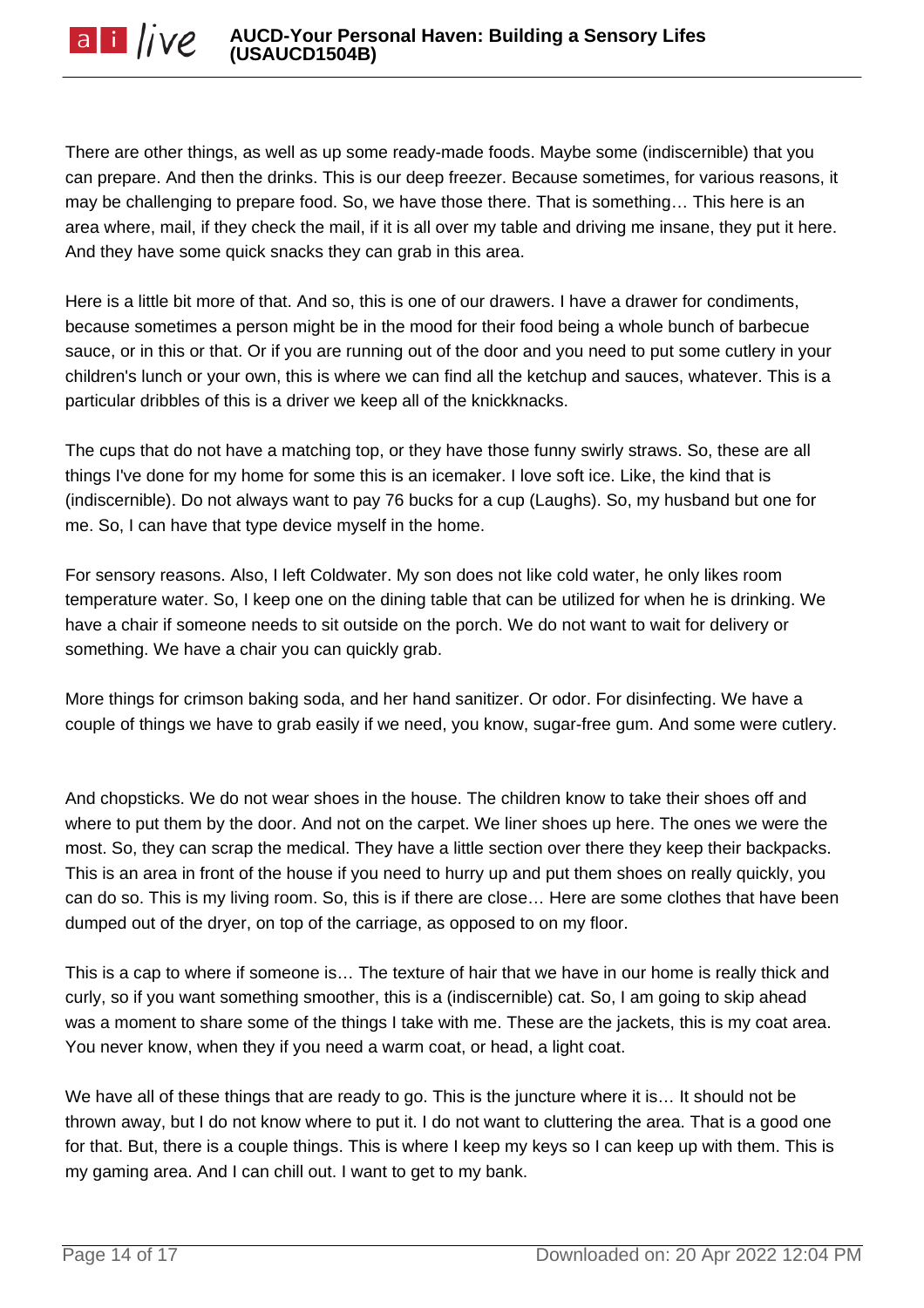I have a television in the game room and not in the living room, so it will not overwhelm me. These are some of the kids (indiscernible) and the way they have their things. Just kind of showing some of the things to help with them. Extra pillowcases, or sheets in case they need it. But, I will move ahead and try to get to the - my backpack and purse. Extra toilet paper. Some people have problems with certain types of toilet tissue.

Some like (indiscernible), some like softer ones, so we have a variety. This is the computer area where my kids do some of their work. It is away from the others and not disturbing them. My son has, for various reasons, it needs to get snacks, this is his portable fridge raider and heater.

… We have stands and portable… This is a certain type of bed. Beanbags. More of (indiscernible) chairs… Just showing some of the things. About how we have made our home comfortable. For sensory purposes. Everyone has their own individual seats but they can use. Their individual workspaces.

This is a chair that is on the patio. Which is… that one can be dirty. And we have (indiscernible) where you can regulate the to perturb the home for some people have different needs. I'm trying to get to the backpack. On this trip, my son has things he likes to play with sometimes. I will put it under his pillow. So, they're not shown. People can see them.

If he needs to grab things for self-regulation, it there there. These are the different temperatures in the different parts of the house. I am really trying to get to, the cameras are there current site can regulate he was coming in and out.

There is some new pictures here. I'm trying to skip ahead. These are the bricks I was telling all about. I will back up. I know we only have six minutes. I really want to show you the person and I think that I carry with me. I am not sure where it is exactly.

But, I feel like it is near the end.

## SPEAKER:

Morienicke, since we are, running out of time, not rock things up, but you want to see the message that you want to stick away from this?

## MORENIKE GIWA ONAIWU:

I wanted to show that you never know what is going to happen in circumstances. And so, when you're at home, you want to make it a personal haven. We also have to leave the home and go into other places. So, appear, in my bag, and my backpack, I have sensory items for myself. I have the small pen that is stimming, but also I can clean easily. I have some devices here. (indiscernible) and some other things. Some communication devices.

I carry these things with me when I go places. You do not know what kind of environment you're going to find yourself in. Because you cannot control your environment, you can only control yourself. You can make your home such to where it is comfortable and it meets your needs.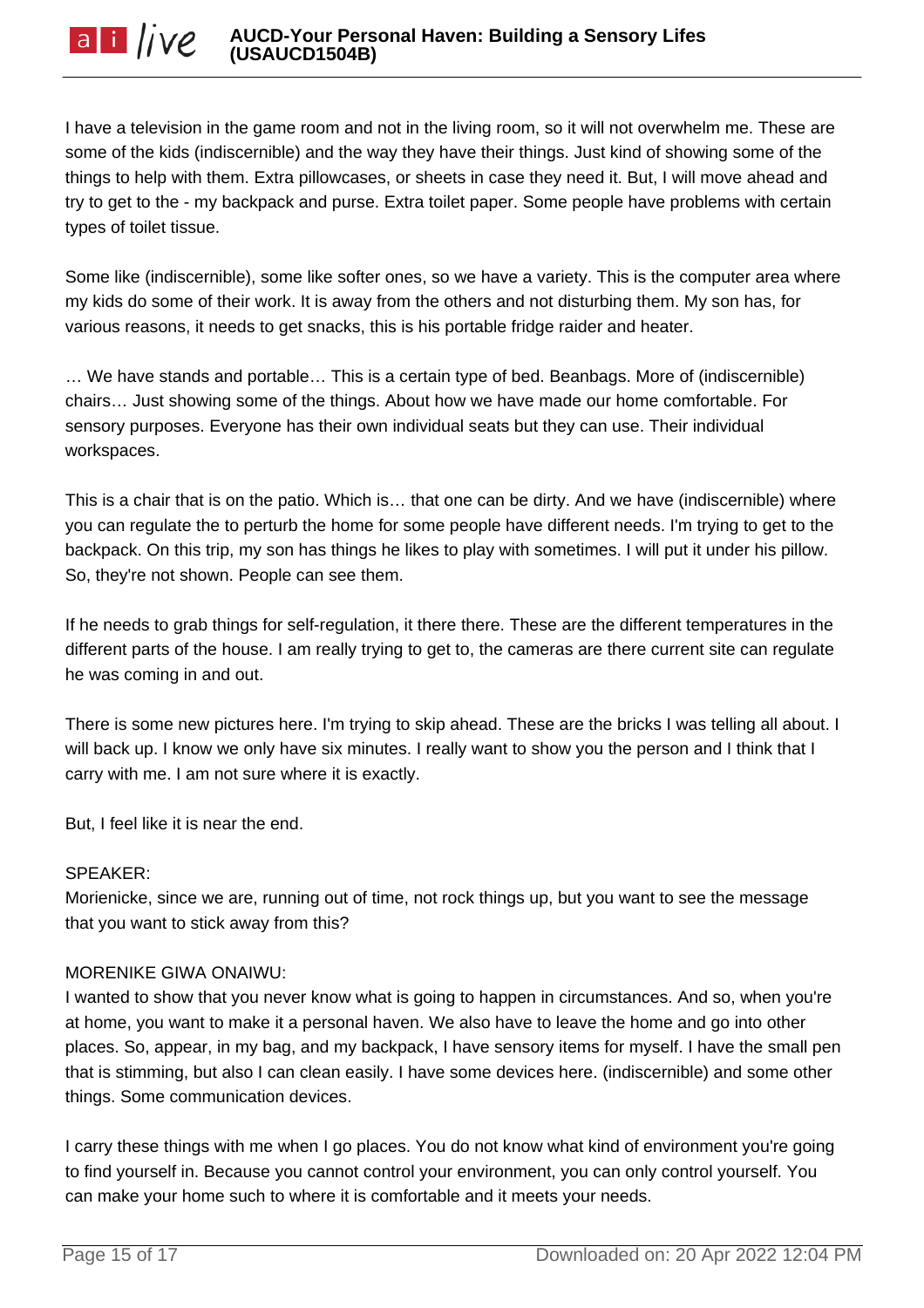And that of your family. You can bring things along with you. But maybe an extensive or not (indiscernible), but can really take them with you and having those headphones, having the communication device, can really be a major assistance when you're in different places. And so, it just takes a little thought and time.

You know, making some bliss about the various needs that you have. In doing so, you can make sure that wherever you are, you cannot control the setting, you can have what you need to be able to be comfortable and to be engaged.

# SPEAKER:

Also sound like you did a very good job of showing how you can create your own personal space. So, that when you come home, you can become to both. Maybe prepare to go outside.

# MORENIKE GIWA ONAIWU:

Absolute! That is very key. If your home is a haven, you can handle what happens outside. If we are uncomfortable in our own home, or our own workspaces, if there is a place where we can to tune, or where we can dig in and feel the sensory input that we need, then we are just - there is a high correlation of anxiety and depression.

And people sensory needs are not met. They did a lot of deprivation studies of animals that mimics that. And that kind of shows that, as well as other awful ones from the Holocaust, for some of the studies that were done during that time of deprivation. And the lack of sensory stimuli and how it harms the adults and children there.

I want to take this different take on autism and acceptance, because I think it is important, but all human beings. We all have sensory needs. We all have senses. And so, if we can normalize making, bringing what you need along with people cyber headphones. The gum need. The type of hand sanitizer that works for you. If we can do this universally, then those who have a need for it will not stand out.

Will not feel like they are creating problems. If we all leaned in and try to address our senses and what we need, it will be better for the world in general.

## STUDENT:

That is a fabulous message to an unexpected case on much, so this is Maureen from AUCD, thank you, again, Morenike for this wonderful presentation. On building a sensory lifestyle. This webinar has been recorded and will be the archive will be available within one week. Please, fill out the evaluation survey.

The link is in the chapel that this really helps AUCD plan more presentations like this one. Again, I want you to think everyone for joining for AUCD's autism acceptance month webinar series. Sponsored by (unknown name) and AUCD's autism special interest group. Please, if you would like to join the next webinar, we have one April 20. It is on what you need to know about autism, helping